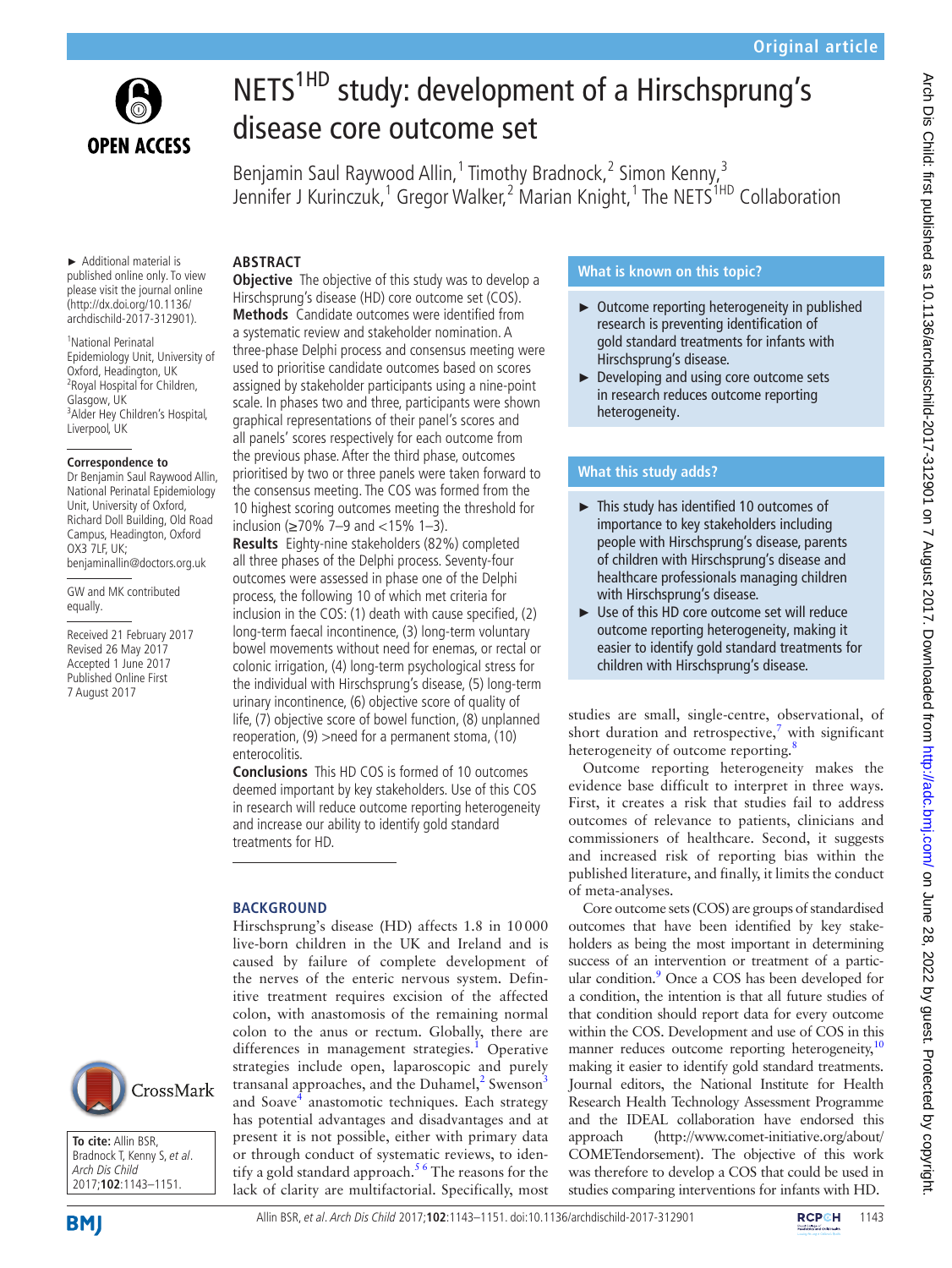

**Figure 1** Study overview. HD, Hirschsprung's disease; SMG, study management group.

#### **Methods**

The COS was developed according to a prospectively registered protocol, $^{11}$  $^{11}$  $^{11}$  using methodology recommended by the COMET initiative [\(figure](#page-1-0) 1).

#### **Scope**

The aim was to develop a COS for use in studies comparing interventions for the treatment of infants with HD in high-income countries. It may need adaptation for low-income and middle-income countries.

#### <span id="page-1-0"></span>**Participants**

Participants were recruited from key stakeholder groups with either expertise in the management of infants with HD or lived experience of HD ([table](#page-2-0) 1). UK and international participants were recruited.

An iterative process<sup>12</sup> was used to recruit participants across stakeholder groups, including among others, paediatric surgeons, gastroenterologists, people with HD and parents of children with HD. Members of all stakeholder groups had an equal role in the prioritisation of outcomes, so as to ensure that the final COS represented as best as possible, the views of those with expertise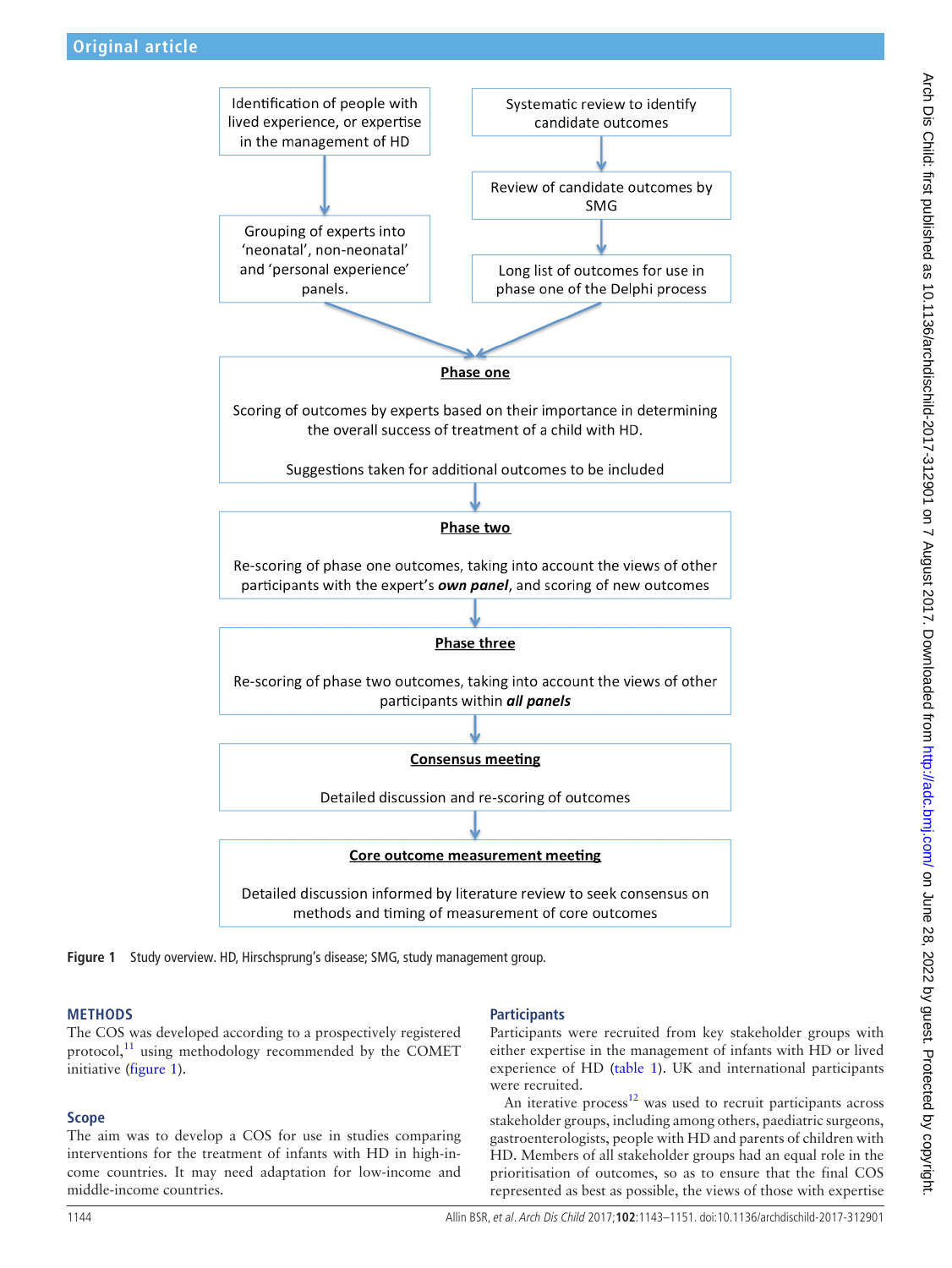<span id="page-2-0"></span>

| Table 1                                                                                      | Recruitment targets for key stakeholder groups |                                                                                                                                                                |
|----------------------------------------------------------------------------------------------|------------------------------------------------|----------------------------------------------------------------------------------------------------------------------------------------------------------------|
| Stakeholder group                                                                            | Panel                                          | <b>Recruitment targets</b>                                                                                                                                     |
| Paediatric surgeons                                                                          | Neonatal panel                                 | Surgeons registered with the British Association of Paediatric Surgeons (BAPS) as having an interest in<br>HD surgery.                                         |
|                                                                                              |                                                | Centre leads for the British Association of Paediatric Surgeons Congenital Anomalies Surveillance<br>System (BAPS-CASS) nationwide HD cohort study.            |
|                                                                                              |                                                | Members of the United Kingdom Paediatric Colorectal Club                                                                                                       |
|                                                                                              |                                                | Editors of the Journal of Paediatric Surgery and Paediatric Surgery International                                                                              |
|                                                                                              |                                                | Members of BAPS with a self-declared interest in the management of infants with HD                                                                             |
|                                                                                              |                                                | Named experts from prominent HD treatment centres and research groups.                                                                                         |
| Neonatologists                                                                               | Neonatal panel                                 | Members of the British Association of Perinatal Medicine with a self-declared interest in the<br>management of infants with HD                                 |
|                                                                                              |                                                | Members of the Royal College of Paediatrics and Child Health with a self-declared interest in the<br>management of infants with HD                             |
| Paediatric gastroenterologists                                                               | Non-neonatal panel                             | Members of the British Society of Paediatric Gastroenterology, Hepatology and Nutrition with a self-<br>declared interest in the management of infants with HD |
| Specialist nurses                                                                            | Non-neonatal panel                             | Members of the paediatric stoma nurses group                                                                                                                   |
| People with HD and parents of<br>children with HD                                            | Personal experience panel                      | Parents of children with HD who are members of the Parent Advisory Group established by the National<br>Perinatal Epidemiology Unit                            |
|                                                                                              |                                                | Members of the Hirschsprung's and Motility Disorders Support Network                                                                                           |
|                                                                                              |                                                | Members of the CHAMPS appeal HD support group                                                                                                                  |
| Brown of different and brown brought contained and continued the BABC CACC Cardian Completer |                                                |                                                                                                                                                                |

rents of children treated by members of the SMG and members of the BAPS-CASS Steering Committee

HD, Hirschsprung's disease; SMG, study management group.

in managing children with HD and those with lived experience of HD. Members of the study management group (SMG) identified experts known to them, and then nominated groups from which additional experts could be recruited ([table](#page-2-0) 1). Electronic media for each of the appropriate organisations were used to distribute adverts to their membership. Experts registering to participate in the study were asked to provide information relating to their experiences of HD and to nominate other potential participants. Registration details for all experts were reviewed by the SMG to ensure they had sufficient expertise to participate. Target recruitment was a minimum of 50 experts with two or more from each stakeholder group.

Participants were deemed to have withdrawn from the development process if they did not complete a phase of the Delphi process prior to the prespecified deadline, and were thus ineligible for participation in later phases or the consensus meeting. A representative sample of participants completing the Delphi process were invited to the subsequent consensus meeting and measurement meeting.

#### **Information sources**

Candidate outcomes were identified from a systematic review of surgical interventions for the primary, definitive treatment of infants with HD.<sup>[8](#page-8-6)</sup> Additional outcomes of importance identified by the SMG but not identified in the systematic review were added to this list. At the end of phase one of the Delphi process, participants could suggest additional outcomes that were of importance to them, and if within the scope of the COS, these were added to phase two. Lay equivalent language for each outcome was developed in conjunction with parents without a medical or scientific background. Each outcome was assigned by the SMG to a core area of the OMERACT 2.0 filter (death, life impact, pathophysiological manifestation or resource use/economical impact) and identified as an adverse event if appropriate, using the guidelines described by Boers *et al*. [13](#page-8-11)

#### **Consensus process**

A three-phase online Delphi process was conducted in parallel for the three panels and was followed by a face-to-face consensus meeting.

In phase one, participants were asked to score candidate outcomes based on their importance in deciding whether the overall treatment of a child's HD had worked well. Participants were provided with written instructions to score from 1 to 9 where 1, 2 and 3 were 'not that important', 4, 5 and 6 were 'important' and 7, 8 and 9 were 'really important'. In phase two, participants were shown graphical and numerical representations of their panel's median score and distribution of scores for each outcome from phase one and asked whether they would like to change their scores based on this information. In phase three, participants were shown graphical and numerical representations of all panels' median scores and distribution of scores for each outcome, and again asked if they would like to change their scores based on this information.

#### **Outcome dropping and modification**

Following phase two, outcomes where  $\geq 50\%$  of participants in any panel had scored them  $1-3$  and  $\lt 50\%$  of participants in all panels had scored them 7–9 were dropped. Following phase three, outcomes were deemed to meet the threshold for automatic discussion and rescoring at the consensus meeting if two or more panels deemed them to meet consensus for inclusion in the COS. Consensus for inclusion was defined as scores of  $\geq 70\%$  7–9, and <15% 1–3. Other outcomes were only discussed and rescored if there was unanimous agreement among consensus meeting attendees that they warranted further review.

#### **Consensus definition**

Outcomes with scores of  $\geq 70\%$  7–9 and <15% 1–3 following discussion at the consensus meeting were eligible for inclusion in the COS. However, to ensure practicality of use, it was prespecified that 10 or fewer outcomes would be included in the COS.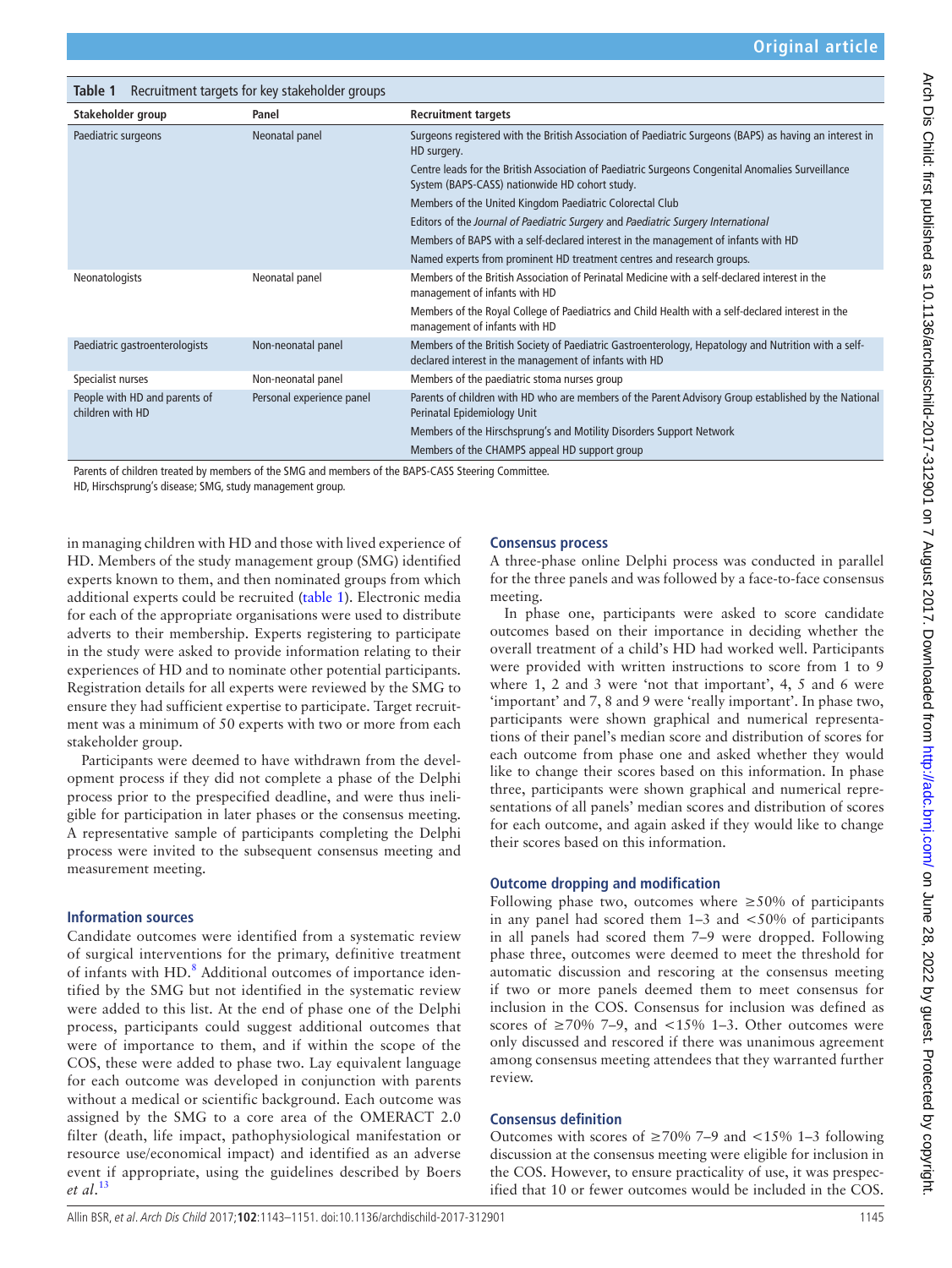If more than 10 outcomes were eligible for inclusion, then only the following 10 would be included:

- ► the highest scoring outcome meeting consensus for inclusion in each of the four OMERACT 2.0 filter core areas
- ► the highest scoring adverse event outcome meeting consensus for inclusion in the COS (if not already included as the highest scoring outcome in one of the four core areas)
- ► the next five highest scoring outcomes meeting consensus for inclusion in the COS, regardless of OMERACT 2.0 filter core area.

As the highest scoring adverse event outcome meeting consensus for inclusion in the COS was already included as one of the highest scoring outcomes from the core areas of the OMERACT 2.0 filter; the sixth highest scoring outcome (not already included) meeting consensus for inclusion in the COS was also included.

Highest scoring was defined as greatest percentage of participants allocating scores of 7–9. Where outcomes were tied based on this score, then the highest scoring outcome was the one with the greatest percentage of participants allocating a score of 9, then 8, then 7, continued through to 1 if necessary.

#### **Outcome definition and measurement**

A literature review was conducted to identify existing definitions and methods of measuring the outcomes included in the COS following the consensus meeting. This review informed discussion at a meeting attended by a representative sample of study participants, where outcome definition and measurement were identified by group consensus.

#### **Results**

#### **Changes from protocol**

The following changes to protocol were made after registration but prior to data analysis.

No dropping of outcomes between phases of the Delphi process or between the Delphi process and the consensus meeting was originally planned. However, it was decided that outcomes should be dropped as described to allow participants to focus on discriminating between those outcomes most likely to form the COS.

No limit on the number of outcomes to be included in the COS was originally planned. However, in order to ensure practicality of use, it was determined that the COS would be limited to 10 outcomes.

#### **Participants**

One hundred and forty-five experts registered to participate in the study, 108 (74%) of whom completed phase one of the Delphi process. Ninety-six eligible participants (89%) completed phase two, and 89 eligible participants (93%) completed phase three. Seventeen participants were selected to attend the consensus meeting, and 14 attended the measurement definition meeting (tables [2 and 3](#page-3-0)).

#### **Outcomes: initial phase one list**

Seventy-four outcomes were identified by the systematic review, nine were added by the SMG, and nine were excluded as outside of the scope of the COS (online s[upplementary material 1\)](https://dx.doi.org/10.1136/archdischild-2017-312901).

#### **Outcomes: addition, dropping and formation of the COS**

Overall 140 individual comments were made by participants during phase one, 62 of which (44%) were made by 15 members (44%) of the neonatal panel, 73 (52%) by 35 members (57%) of the personal experience panel and 5 (4%) by 2 members (15%) of the non-neonatal panel. Based on these comments, the SMG clarified 19 outcomes (26%) and added 28 new outcomes for assessment in phase two. Six of these outcomes (21%) were proposed by the personal experience panel, 6 (21%) by other panels, and the remaining 16 (57%) by multiple panels. Overall, 102 outcomes were taken forward to phase two. Following completion of phase two, 13 outcomes (13%) were dropped, and following phase three, 44 outcomes (49%) did not meet criteria for automatic progression to the consensus meeting. Forty-five outcomes were taken to the consensus meeting, following which 15 outcomes met the criteria for inclusion in the COS, and 10 were retained [\(figure](#page-5-0) 2, tables [4 and 5](#page-6-0) and online s[upplementary](https://dx.doi.org/10.1136/archdischild-2017-312901) [material S1](https://dx.doi.org/10.1136/archdischild-2017-312901)). These 10 core outcomes are described in table 5.

#### **Proposed timing and measurement of outcomes**

Consensus from meeting attendees was that outcomes should be measured at standard surgical and paediatric time-points determined by study design. For studies where infants entered at the point of surgical intervention, these were defined as 30days, 90days, 1year, 5years, 10 years and every subsequent 10 years postintervention. For studies where infants entered at a set age, outcome measurement points were defined as 28 days of age, 1year of age, 5years of age, 10 years of age and every subsequent 10 years. It was agreed that six outcomes (table 5) should not be reported prior to 5years of age, as early data on these outcomes are likely to be misleading.

#### **Discussion**

This development process identified a COS consisting of 10 items for use in studies comparing interventions for the treatment of infants with HD. These outcomes represent factors important to stakeholders and span the breadth of the OMERACT filter 2.0. When used in appropriate studies, they will provide a rounded assessment of different interventions for HD. All studies comparing interventions for the treatment of children with HD should report data at the specified time-points for the outcomes within the COS.

#### <span id="page-3-0"></span>**Table 2** Summary of participants

|                           | Number of participants              |                                               |                                               |                                                 |                             |                               |
|---------------------------|-------------------------------------|-----------------------------------------------|-----------------------------------------------|-------------------------------------------------|-----------------------------|-------------------------------|
|                           | <b>Registering for</b><br>round one | Completing round one<br>(% of those eligible) | Completing round two<br>(% of those eligible) | Completing round three<br>(% of those eligible) | <b>Consensus</b><br>meeting | <b>Measurement</b><br>meeting |
| Neonatal panel            | 41                                  | 34(83)                                        | 33 (97)                                       | 31 (94)                                         |                             |                               |
| Non-neonatal panel        | 15                                  | 13 (87)                                       | 12 (92)                                       | 12 (100)                                        |                             |                               |
| Personal experience panel | 89                                  | 61 (69)                                       | 51 (84)                                       | 46 (87)                                         | $\mathfrak b$               |                               |
| Total                     | 145                                 | 108 (74)                                      | 96 (89)                                       | 89 (93)                                         | 17                          | 14                            |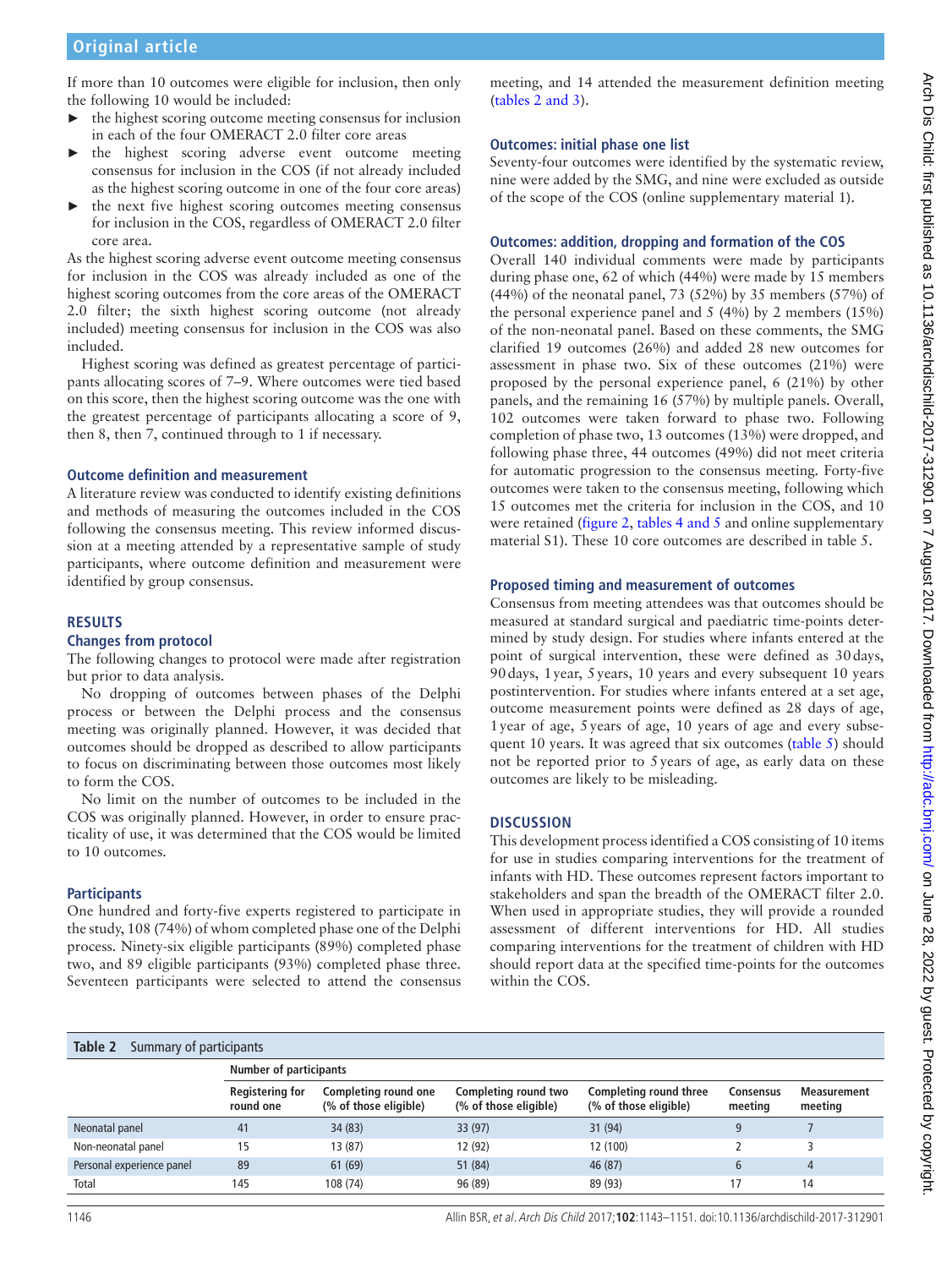| Characteristics of participants who completed the Delphi pro<br>Table 3                                                                                                                                                                                                                                    |                   |              |                           |                              | cess and those who dropped out of the study                    |               |                           |                                                |                                                 |                       |                |                       |
|------------------------------------------------------------------------------------------------------------------------------------------------------------------------------------------------------------------------------------------------------------------------------------------------------------|-------------------|--------------|---------------------------|------------------------------|----------------------------------------------------------------|---------------|---------------------------|------------------------------------------------|-------------------------------------------------|-----------------------|----------------|-----------------------|
| Parents of children with HD                                                                                                                                                                                                                                                                                |                   |              |                           |                              |                                                                |               |                           |                                                |                                                 |                       |                |                       |
|                                                                                                                                                                                                                                                                                                            | Location* (n (%)) |              |                           | Age of child (years) (n (%)) |                                                                |               |                           |                                                | Parent-reported severity of child's HD# (n (%)) |                       | (n (%))        | Gender of participant |
|                                                                                                                                                                                                                                                                                                            | š                 | Other        | ςp                        | $6 - 10$                     | $11 - 15$                                                      | $\frac{1}{2}$ | scale (IQR)               | Median on 1-9 Ultra-short<br>segment           | Short segment                                   | Long segment          | Male           | Female                |
| Completed Delphi process                                                                                                                                                                                                                                                                                   | 29 (76)           | 9(24)        | $(6b)$ $(19)$             | 13(33)                       | 1(3)                                                           | 6(15)         | $7(6-8)$                  | 1(3)                                           | 22 (59)                                         | 14 (38)               | 1(3)           | 38 (97)               |
| Only completed phase one                                                                                                                                                                                                                                                                                   | 12 (86)           | 2(14)        | 6(43)                     | 5 (36)                       | 1(7)                                                           | 2(14)         |                           | Not collected until phase two                  |                                                 |                       | $\overline{4}$ | $\circ$               |
| People with HD                                                                                                                                                                                                                                                                                             |                   |              |                           |                              |                                                                |               |                           |                                                |                                                 |                       |                |                       |
|                                                                                                                                                                                                                                                                                                            | Location (n (%))  |              | Age (n (%))               |                              |                                                                |               |                           | Self-reported severity HD <sup>§</sup> (n (%)) |                                                 |                       | Gender (n (%)) |                       |
|                                                                                                                                                                                                                                                                                                            | š                 | <b>Other</b> | 11-15 years old           |                              | 21 years old                                                   |               | scale (IQR)               | Median on 1-9 Ultra-short<br>segment           | Short segment                                   | Long segment          | Male           | Female                |
| Completed Delphi process                                                                                                                                                                                                                                                                                   | 4 (57)            | 3(43)        | 1(14)                     |                              | 6(86)                                                          |               | $7(5-8)$                  | 0(0)                                           | (0)                                             | 6 (100)               | 4 (57)         | 3(43)                 |
| Only completed phase one                                                                                                                                                                                                                                                                                   | 1(100)            | (0)          | (0)                       |                              | 1(100)                                                         |               |                           | Not collected until phase two                  |                                                 |                       | (0)            | 1(100)                |
| Neonatal panel                                                                                                                                                                                                                                                                                             |                   |              |                           |                              |                                                                |               |                           |                                                |                                                 |                       |                |                       |
|                                                                                                                                                                                                                                                                                                            | Location (n (%))  |              | research (n (%))<br>Prior | involvement in HD            | treated per year (n (%))<br>Number of HD patients              |               | Stakeholder group (n (%)) |                                                |                                                 |                       | Gender (n (%)) |                       |
|                                                                                                                                                                                                                                                                                                            | š                 | Other        | $\frac{1}{2}$             | Yes                          | $\frac{1}{2}$                                                  | $\frac{1}{2}$ | Paediatric surgeons       |                                                | Neonatologists                                  |                       | Male           | Female                |
| Completed Delphi process                                                                                                                                                                                                                                                                                   | 29 (94)           | 2(6)         | 11(35)                    | 20(65)                       | 21 (68)                                                        | 10(32)        | 27 (87)                   |                                                | 4(13)                                           |                       | 23 (74)        | 8 (26)                |
| Only completed phase one                                                                                                                                                                                                                                                                                   | 2 (66)            | 1(33)        | 0(0)                      | 3(100)                       | 0(0)                                                           | 3(100)        | 3(100)                    |                                                | (0)                                             |                       | $\sim$         | $\circ$               |
| Non-neonatal panel                                                                                                                                                                                                                                                                                         |                   |              |                           |                              |                                                                |               |                           |                                                |                                                 |                       |                |                       |
|                                                                                                                                                                                                                                                                                                            | Location (n (%))  |              | research (n (%))<br>Prior | involvement in HD            | treated per year <sup>1</sup> (n (%))<br>Number of HD patients |               | Stakeholder group (n (%)) |                                                |                                                 |                       | Gender (n (%)) |                       |
|                                                                                                                                                                                                                                                                                                            | š                 | <b>Other</b> | $\frac{1}{2}$             | Yes                          | $\frac{1}{2}$                                                  | $\frac{1}{2}$ | Specialist<br>nurses      |                                                | Paediatric gastroenterologists                  | <b>HD Researchers</b> | Male           | Female                |
| Completed Delphi process                                                                                                                                                                                                                                                                                   | 12 (100)          | $\circ$      | 9 (75)                    | 3(25)                        | 7(58)                                                          | 3(42)         | 7(58)                     | 4 (33)                                         |                                                 | 1(8)                  | 4 (33)         | 8 (66)                |
| Only completed phase one                                                                                                                                                                                                                                                                                   | (100)             | (0)          | 1(100)                    | 0(0)                         | (100)                                                          | 0(0)          | (0)                       | 1(100)                                         |                                                 | 0(0)                  | 1(100)         | 0(0)                  |
| <sup>+</sup> One person preferred not to score, and two did not know the length of affected bowel.<br><sup>5</sup> One person did not know the length of affected bowel.<br><sup>t</sup> One preferred not to say, one not applicable.<br>*One person preferred not to say.<br>HD, Hirschsprung's disease. |                   |              |                           |                              |                                                                |               |                           |                                                |                                                 |                       |                |                       |

 $\mathbf{r}$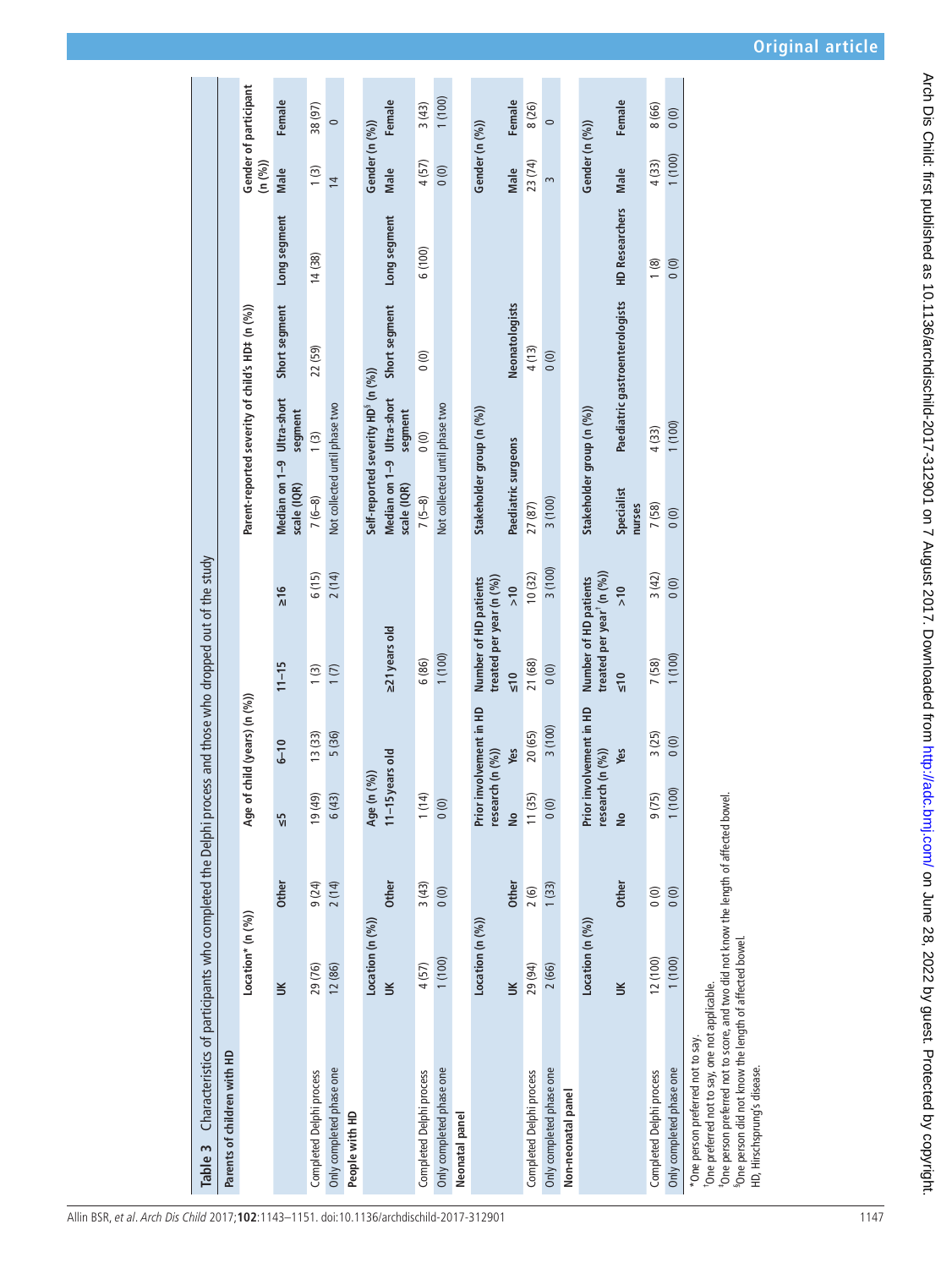

<span id="page-5-0"></span>**Figure 2** Outcome flow.

We believe this to be the first paediatric general surgical COS. However, paediatric COS have previously been developed, including for asthma and otitis media in children with cleft palate.<sup>[14 15](#page-8-12)</sup> Some common themes emerge from all three, including the prevalence of factors relating to quality of life, which are likely to be common to many paediatric COS, but which are currently infrequently investigated. $8$  The COIN study ([http://www.comet-initiative.org/studies/details/842?result=](http://www.comet-initiative.org/studies/details/842?result=true) [true\)](http://www.comet-initiative.org/studies/details/842?result=true) will develop a COS for neonatology, and the NETS<sup>1G</sup> study<sup>[16](#page-8-13)</sup> is developing a COS for gastroschisis. Following completion of these, it will be important to compare and contrast the outcomes of importance in each so as to identify areas of overlap from which a unified neonatal surgical COS could potentially be developed.

This HD COS has been developed using robust methodology in accordance with recommendations from the COMET initiative. Participation rates were significantly above our target recruitment of 50 experts, with a good spread across stakeholder groups and good retention throughout the process. We therefore believe the COS to be representative of the views of the HD community as a whole. Increasingly however, there is a move towards undertaking qualitative work with key stakeholders in addition to a systematic review to inform the long-list of outcomes assessed during the Delphi process. This methodology is being promoted as there is a suspicion that outcomes identified through systematic reviews may be biased in favour of clinicians and researchers.<sup>17</sup>

Instead of using qualitative methods to inform the Delphi process, we opted to conduct the Delphi in an adaptive manner. All participants were asked to recommend additional outcomes

of importance to them at the end of phase one and could suggest modifications to outcomes at all stages of the consensus process. The low number of additional outcomes proposed by the personal experience panel suggests that either they felt the initial list covered the majority of outcomes of importance to them or that they felt unable to propose additional outcomes. As over 50% of comments made in phase one were from members of the personal experience panel, and nearly 60% of the personal experience panel made at least one comment during phase one, we believe the former theory to be more likely. It is also reassuring that there was similarity in the number of outcomes suggested by each panel and that there was overlap in the domains from which additional outcomes were suggested by each panel.

There are three areas that may affect the representativeness of the COS. First, from the personal experience panel, there was a larger proportion of women taking part than men, meaning that the views of fathers, and men with HD, are potentially under-represented. Second, there was a slightly greater proportion of participants with long-segment and ultra-short segment HD within the study population than would be expected within the general population. This may skew the priorities of the personal experience panel more towards the extremes of the disease population. Third, the non-neonatal panel consisted of fewer participants than either the neonatal or personal experience panels. By giving equal weight to each panel as opposed to each individual participant throughout the Delphi process, individual participants within the non-neonatal panel will have had a proportionately greater influence on the scoring of outcomes throughout the Delphi process than participants in other panels. At the consensus meeting however, the meeting attendees were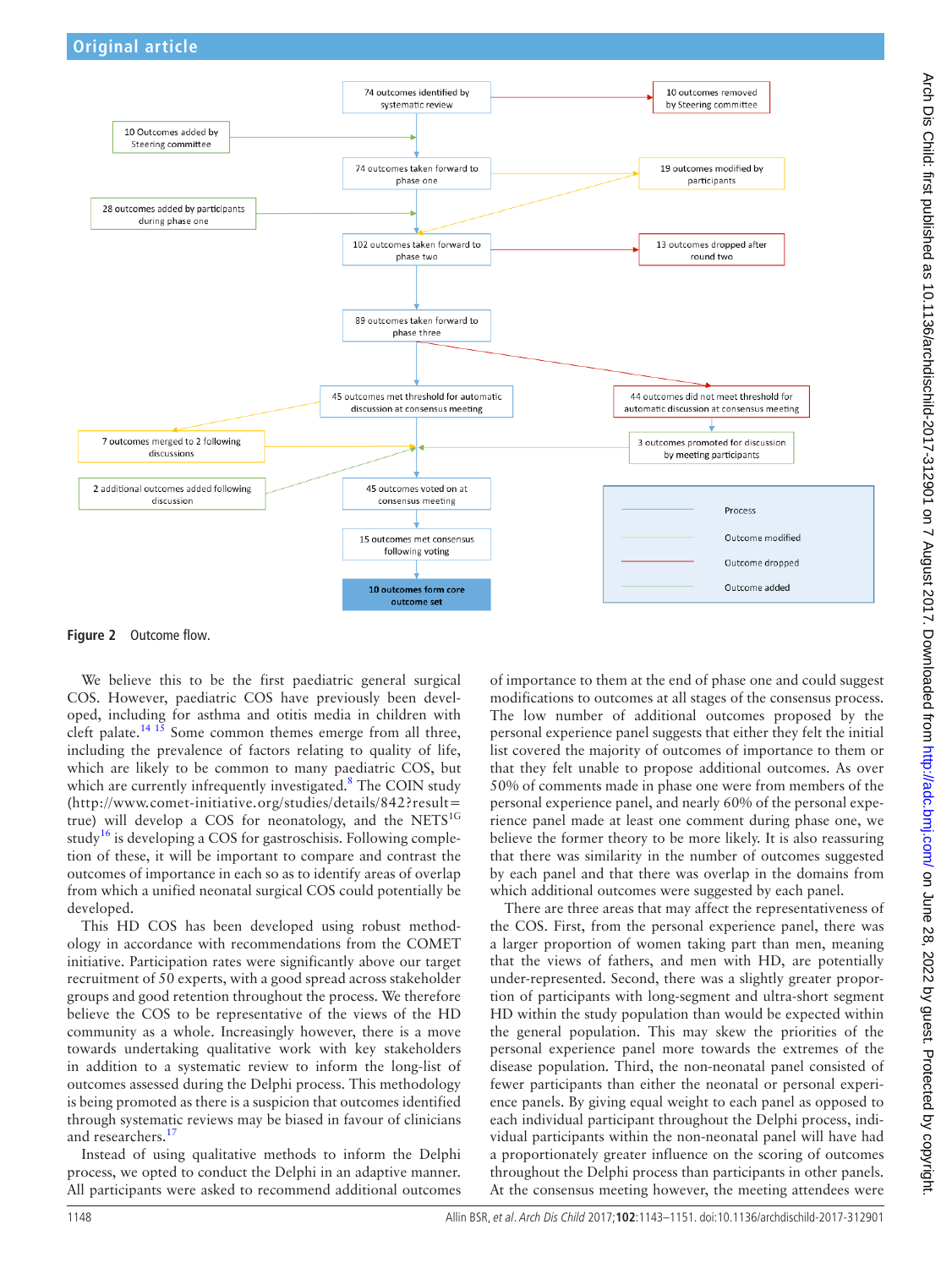| *Outcomes meeting consensus for inclusion in the COS.                                                                                                                                                                                                                                                                                                              |
|--------------------------------------------------------------------------------------------------------------------------------------------------------------------------------------------------------------------------------------------------------------------------------------------------------------------------------------------------------------------|
| Urgency of stool<br>Long-term psychological stress for<br>schsprung's<br>the individual with Hir<br>$d$ isease $^*$                                                                                                                                                                                                                                                |
| Need for a new stoma at any point Objective score of quality of life,<br>using appropriate age specific<br>measures*<br>procedure<br>after the pull-through                                                                                                                                                                                                        |
| indication specified*                                                                                                                                                                                                                                                                                                                                              |
| stoma, with Social development<br>significant impact on daily life<br>Peristomal excoriation with<br>Need for a permanent                                                                                                                                                                                                                                          |
| Faecal impaction<br>psychological or physical impact of<br>sexual intercourse because of the<br>Difficulty with sexual relations or<br>Long-term difficulty in feeding<br>HD or its treatment*<br>significant impact on daily life*<br>Perianal excoriation with                                                                                                   |
| Wound dehiscence<br>Ischaemic bowel<br>Painful defecation<br>Sensation of need to defecate*                                                                                                                                                                                                                                                                        |
| Cuff infection<br>Colonic torsion<br>Long-term bladder dysfunction<br>Requiring nappy or pad<br>Societal costs*                                                                                                                                                                                                                                                    |
| Objective score of bowel function* Anastomotic leak<br>$f$ amily*<br>secondary to lack of control of<br>faeces or flatus, or inability to<br>Long-term offensive odour<br>maintain hygiene<br>Associated healthcare costs                                                                                                                                          |
| Intraoperative visceral injury-life Fistula<br>threatening (Clavien-Dindo grade<br>four)<br>Normal growth<br>Long-term psychological stress-<br>Attendance at school, or time<br>spent missing lessons<br>Long-term urinary incontinence*<br>Unplanned readmission                                                                                                 |
| Narrowing of anastomosis<br>threatening (Clavien-Dindo grade<br>Postoperative complication-life<br>four)<br>Hirschsprung's associated<br>enterocolitis*<br>Difficulty in conceiving a child<br>movements without need for<br>enemas, or rectal or colonic<br>Long-term voluntary bowel<br>irrigation*<br>Unplanned reoperation with<br>indication specified*       |
| Any intraoperative visceral injury<br>Postoperative bowel<br>obstruction<br>life threatening (Clavien-Dindo<br>Intraoperative complication-<br>grade four)<br>Aganglionic bowel remaining<br>at the proximal resection<br>margin<br>Long-term faecal incontinence* Impotence<br>Whether home parenteral<br>nutrition is required<br>Death with cause<br>specified* |
| Adverse event outcomes<br>manifestation outcomes<br>Pathophysiological<br>Life impact outcomes<br>Resource utilisation outcomes                                                                                                                                                                                                                                    |

<span id="page-6-0"></span>Allin BSR, et al. Arch Dis Child 2017;**102**:1143–1151. doi:10.1136/archdischild-2017-312901 1149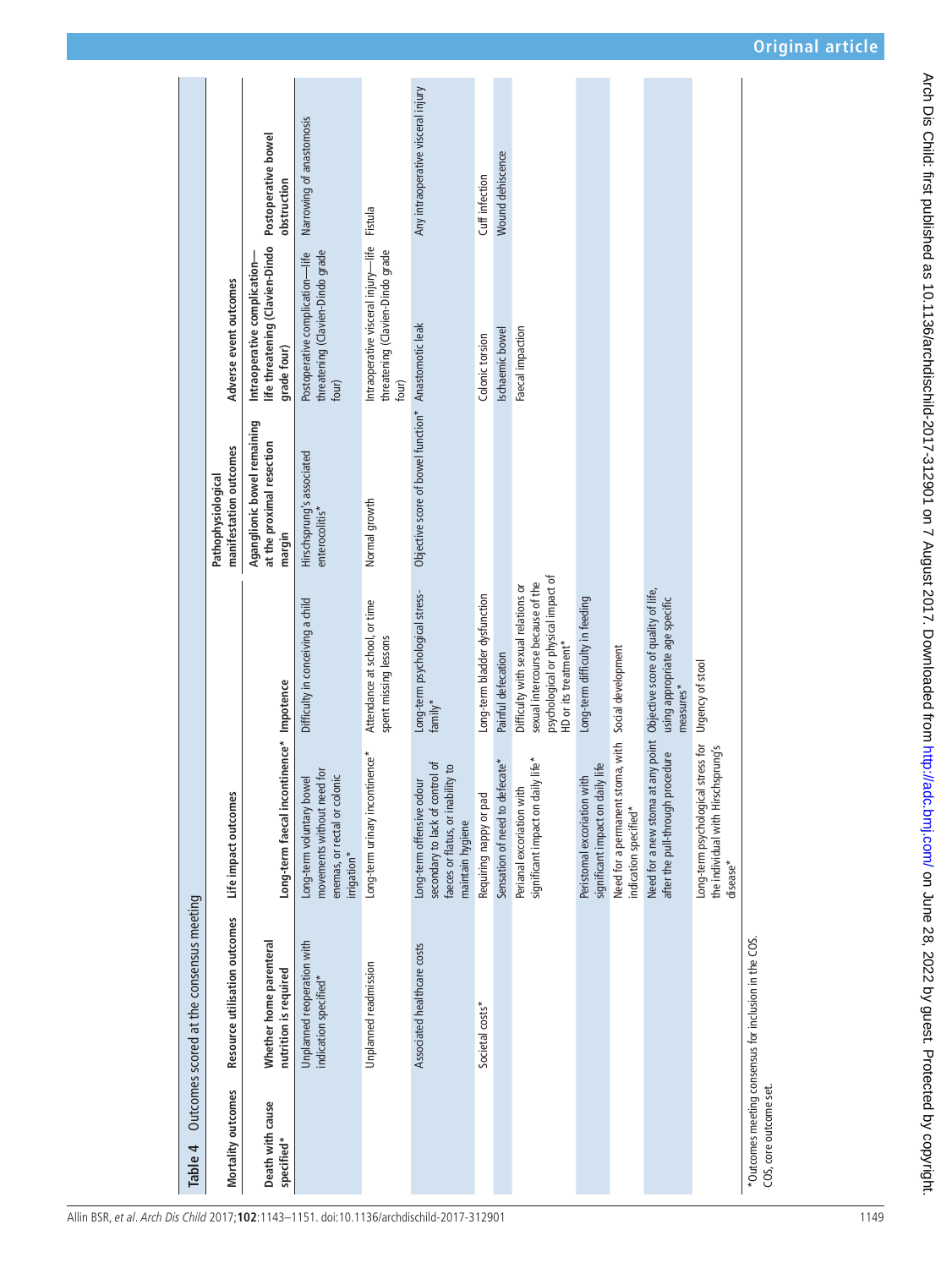| The Hirschsprung's disease core outcome set<br>Table 5                                                                                                                                                                             |                                                                                                                                                                                                                                                         |                                                                                                                                                                                                                                                                                                                                                                                                                                                                                                                                                                                                                                                                                          |                 |                            |
|------------------------------------------------------------------------------------------------------------------------------------------------------------------------------------------------------------------------------------|---------------------------------------------------------------------------------------------------------------------------------------------------------------------------------------------------------------------------------------------------------|------------------------------------------------------------------------------------------------------------------------------------------------------------------------------------------------------------------------------------------------------------------------------------------------------------------------------------------------------------------------------------------------------------------------------------------------------------------------------------------------------------------------------------------------------------------------------------------------------------------------------------------------------------------------------------------|-----------------|----------------------------|
| Core outcome                                                                                                                                                                                                                       | Core area                                                                                                                                                                                                                                               | Definition                                                                                                                                                                                                                                                                                                                                                                                                                                                                                                                                                                                                                                                                               | Score $7-9$ (%) | Minimum age of measurement |
| Highest scoring outcomes in each OMERACT Filter 2.0 core area                                                                                                                                                                      |                                                                                                                                                                                                                                                         |                                                                                                                                                                                                                                                                                                                                                                                                                                                                                                                                                                                                                                                                                          |                 |                            |
| Death with cause specified                                                                                                                                                                                                         | Death                                                                                                                                                                                                                                                   | A complication of treatment (excluding Hirschsprung-associated enterocolitis)<br>Hirschsprung-associated enterocolitis<br>Death, with cause classified as due to<br>An associated anomaly<br>Other.<br>$\vec{r}$<br>$\vec{m}$                                                                                                                                                                                                                                                                                                                                                                                                                                                            | 100%            | No minimum                 |
| Long-term faecal incontinence                                                                                                                                                                                                      | Life impact                                                                                                                                                                                                                                             | Involuntary passage of faecal matter in an inappropriate place by a child aged<br>1. Occasionally (eg, once or twice per week), with or without social problems<br>5 years or over. Severity of faecal incontinence should be graded as:*<br>Every day, but without social problems<br>Constant, with social problems.<br>$\dot{m}$                                                                                                                                                                                                                                                                                                                                                      | 100%            | Five years of age          |
| Objective score of bowel function                                                                                                                                                                                                  | Pathophysiological manifestations                                                                                                                                                                                                                       | Constipation Score in children under 18 years of age, and the Gastrointestinal Quality<br>Objective score of bowel function, as measured by the Paediatric Incontinence and<br>of Life Index in adults over 18 years of age.                                                                                                                                                                                                                                                                                                                                                                                                                                                             | 94%             | No minimum                 |
| Unplanned reoperation, with indication<br>specified                                                                                                                                                                                | Resource use/economical impact<br>adverse event category<br>and                                                                                                                                                                                         | Unplanned reoperation with indication classified according to NICE criteria as minor,<br>anaesthesia that are required as a direct result of the diagnosis or treatment of the<br>participant's HD, regardless of whether an operative intervention is undertaken (eg,<br>of the diagnosis or treatment of the participants HD, and any episodes of general<br>This outcome should include any procedure that is performed as a direct result<br>Unplanned is defined as any procedure not considered part of routine post-<br>an examination under anaesthesia, or manual evacuation).<br>intermediate or major/complex.<br>intervention practice.                                      | 89%             | No minimum                 |
| Core outcome                                                                                                                                                                                                                       | Definition                                                                                                                                                                                                                                              |                                                                                                                                                                                                                                                                                                                                                                                                                                                                                                                                                                                                                                                                                          | Score 7-9 (%)   | Minimum age of measurement |
| Outcomes included regardless of OMERACT core area                                                                                                                                                                                  |                                                                                                                                                                                                                                                         |                                                                                                                                                                                                                                                                                                                                                                                                                                                                                                                                                                                                                                                                                          |                 |                            |
| without need for enemas, or rectal of colonic<br>Long-term voluntary bowel movements<br>irrigation                                                                                                                                 | Long-term voluntary bowel movements without need for enemas, or rectal or colonic irrigation.                                                                                                                                                           |                                                                                                                                                                                                                                                                                                                                                                                                                                                                                                                                                                                                                                                                                          | 100%            | Five years of age          |
| Long-term psychological stress for the<br>individual with HD                                                                                                                                                                       | Gastrointestinal Quality of Life index in adults over the 18 years of age.                                                                                                                                                                              | Long-term psychological stress for the individual with HD as measured by the PedsQL in children under 18 years of age, and the                                                                                                                                                                                                                                                                                                                                                                                                                                                                                                                                                           | 100%            | Five years of age          |
| Long-term urinary incontinence                                                                                                                                                                                                     |                                                                                                                                                                                                                                                         | Involuntary voiding of urine that is constant, associated with social problems or requiring catheterisation.                                                                                                                                                                                                                                                                                                                                                                                                                                                                                                                                                                             | 94%             | Five years of age          |
| Objective score of quality of life using<br>appropriate age-specific measures                                                                                                                                                      | Quality of life as measured by the age-appropriate PedsQL questionnaire.                                                                                                                                                                                |                                                                                                                                                                                                                                                                                                                                                                                                                                                                                                                                                                                                                                                                                          | 94%             | Five years of age          |
| Need for a permanent stoma, with indication<br>specified                                                                                                                                                                           | A permanent stoma is defined as one which was created without the intention of later reversal.<br>stoma has been made out of patient, or parental preference, or for continence management.<br>be reported<br>The indication for stoma formation should | Need for permanent stoma as a direct result of the diagnosis, or treatment of the participant's HD, including where the decision for a                                                                                                                                                                                                                                                                                                                                                                                                                                                                                                                                                   | 88%             | Five years of age          |
| Hirschsprung-associated enterocolitis                                                                                                                                                                                              | to the time-point of measurement, whichever is shorter.<br>Hirschsprung's Associated Enterocolitis'.                                                                                                                                                    | Information should be reported on whether a participant has had any episodes of Hirschsprung-associated enterocolitis up to a standard<br>time-point, but also whether they have had 0, 1 or 2 episodes of Hirschsprung's associated enterocolitis in the previous 12 months, or up<br>Where it is not possible to use the Hirschsprung-associated Delphi score, for example, in hospitals where left shift of white cells is not<br>reported, Hirschsprung-associated enterocolitis should instead be defined as 'Clinician decision to admit and instigate treatment for<br>A score of 10 or more on the Hirschsprung-associated enterocolitis Delphi score developed by Pastor et al. | 88%             | No minimum                 |
| measure in studies utilising this Hirschsprung's disease core outcome set.<br>HD, Hirschsprung's disease; PEDsQL, Pediatric Quality of Life Inventory.<br>*Based on a modification of the Krickenbeck classification <sup>18</sup> |                                                                                                                                                                                                                                                         | t Long-term psychological stress for the individual with HD, and objective score of quality of life using appropriate age-specific measures were both identified as outcomes that should be included in the core outcome set.<br>of the existing literature and discussion at the measurement meeting, consensus was reached that the most appropriate way to measure both outcomes would be with the PedsQL questionnaire. Therefore, both outcomes can be inc                                                                                                                                                                                                                          |                 |                            |